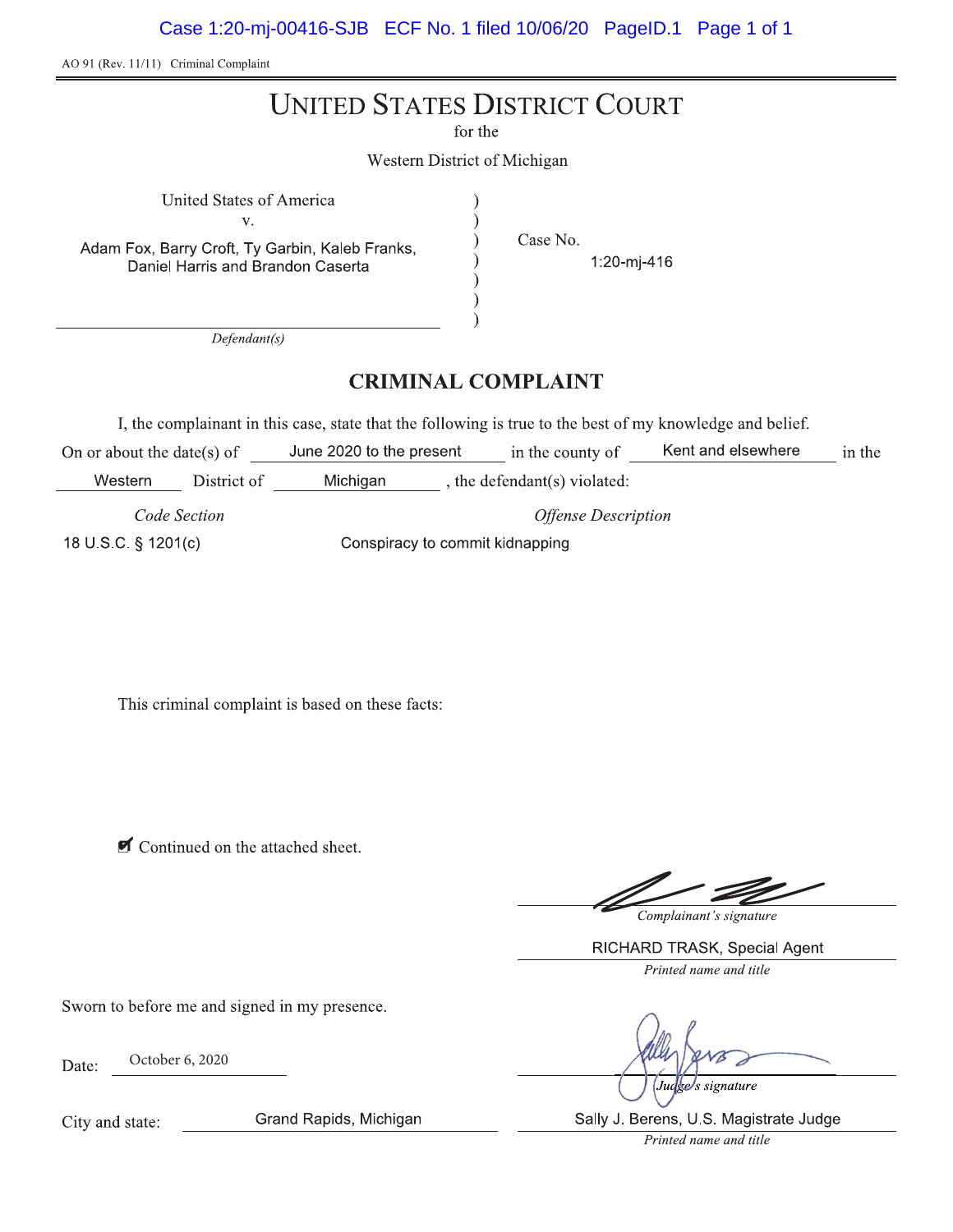#### **CONTINUATION OF A CRIMINAL COMPLAINT**

I, Richard J. Trask II, being first duly sworn, hereby depose and state as follows:

1. I am a Special Agent with the Federal Bureau of Investigation (FBI), and have been since April 2011. As a Special Agent with the FBI, I have participated in, and conducted numerous investigations under the Domestic Terrorism, Counterterrorism, and Counterintelligence programs, to include espionage, terrorism, and domestic extremism investigations. I have participated in and executed search warrants to seize items of evidence from residences, telephone providers, and electronic devices, such as cell phones and computers.

2. The facts in this affidavit come from my personal observations, training, experience, and information obtained from other agents and witnesses. This affidavit is intended to show merely that there is sufficient probable cause to support the issuance of a criminal complaint and does not set forth all of my knowledge about this matter.

3. The United States, including the FBI, is investigating a conspiracy to kidnap the Governor of Michigan. 18 U.S.C. § 1201(c) makes it a felony to conspire to kidnap or abduct any person and hold that person for ransom, reward, or otherwise, where the kidnapper or the victim crosses a state boundary, or a means of interstate commerce (such as a cellular telephone or the internet) is used in committing, or in furtherance of, the offense.

4. In the course of its investigation, the FBI relied on information provided by Confidential Human Sources (CHS) and Undercover Employees (UCE) over several months. Not all CHSs and UCEs were present at all times, however, at least one CHS or UCE was usually present during the group meetings. Those CHSs and UCEs consensually recorded the meetings and conversations with the subjects. Some meetings or conversations were recorded by more than one CHS or UCE. Certain CHSs also had access to group or individual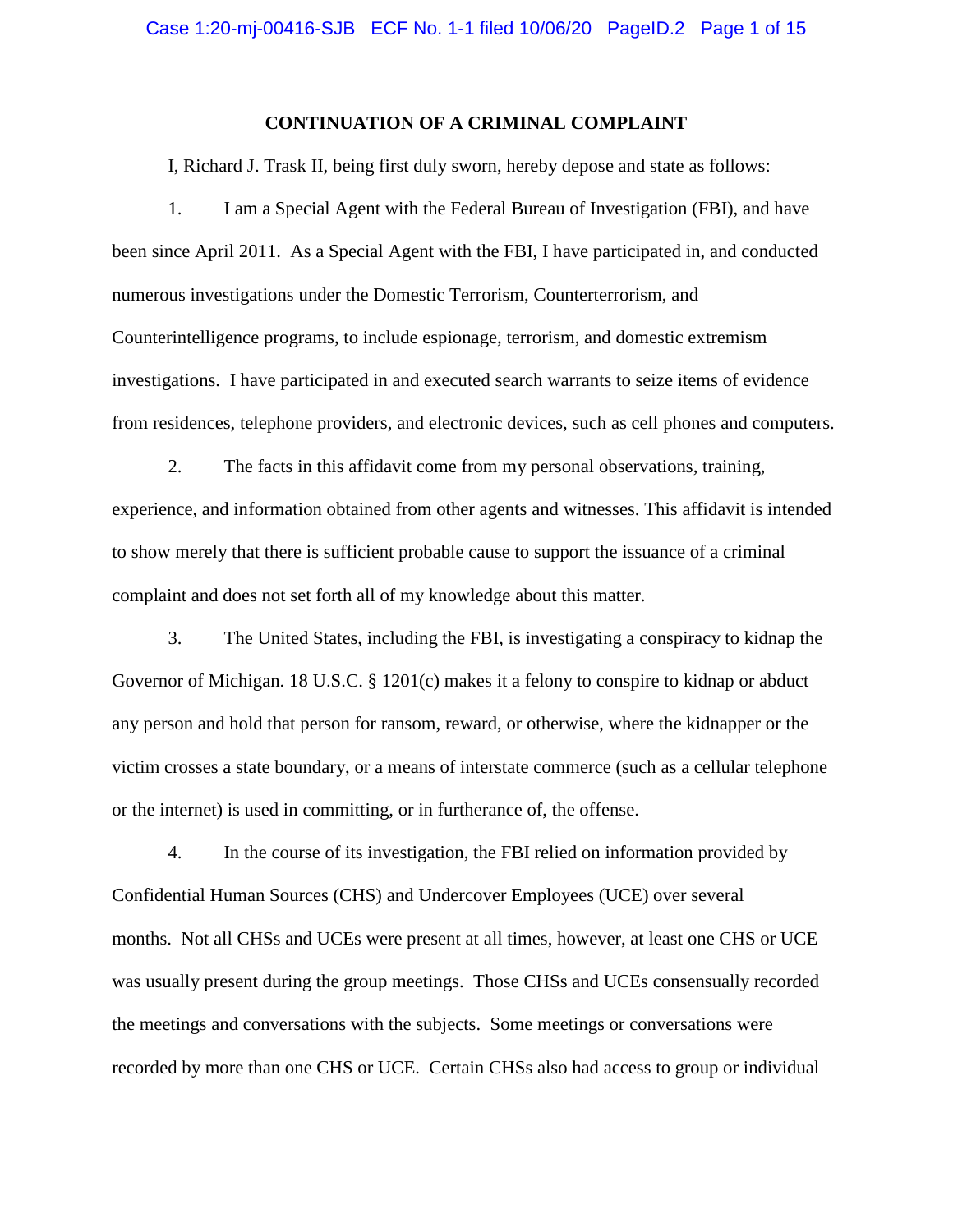#### Case 1:20-mj-00416-SJB ECF No. 1-1 filed 10/06/20 PageID.3 Page 2 of 15

texts, online chats, and phone calls. Each CHS was vetted for reliability by the FBI agent handling the source. None of the CHSs were aware of the other CHSs involved with the groups in order to preserve the independence of their reporting. Although multiple CHSs were used over the course of the investigation, this complaint only relies on audio recordings and information provided by CHS-1, CHS-2, UCE-1 and UCE-2.

5. The evidence set forth in this affidavit demonstrates probable cause to issue a criminal complaint charging Adam FOX, Barry CROFT, Ty GARBIN, Kaleb FRANKS, Daniel HARRIS, and Brandon CASERTA with conspiring to kidnap Michigan Governor Gretchen Whitmer, in violation of 18 U.S.C. § 1201(c). FOX, GARBIN, FRANKS, HARRIS and CASERTA are residents of Michigan, and CROFT is a resident of Delaware.

#### **CONSPIRACY TO KIDNAP THE GOVERNOR OF MICHIGAN**

6. In early 2020, the FBI became aware through social media that a group of individuals were discussing the violent overthrow of certain government and law-enforcement components. Among those individuals identified were CROFT and FOX. Through electronic communications, CROFT and FOX agreed to unite others in their cause and take violent action against multiple state governments that they believe are violating the U.S. Constitution.

#### **Group Meeting in Ohio to Discuss the Operation**

7. On June 6, 2020, CROFT, FOX and approximately 13 other people from several states gathered in Dublin, Ohio. CHS-[1](#page-5-0) was present at this meeting.<sup>1</sup> The group talked about

 $\overline{a}$ 

<sup>&</sup>lt;sup>1</sup> The FBI has paid CHS-1 approximately  $$8,600$  to date for expenses. CHS-1 does not have a criminal history and has been deemed reliable by the FBI. Information given by CHS-1 has been shown to be reliable and corroborated through review of recordings and physical surveillance. That meeting was recorded and provided to the FBI.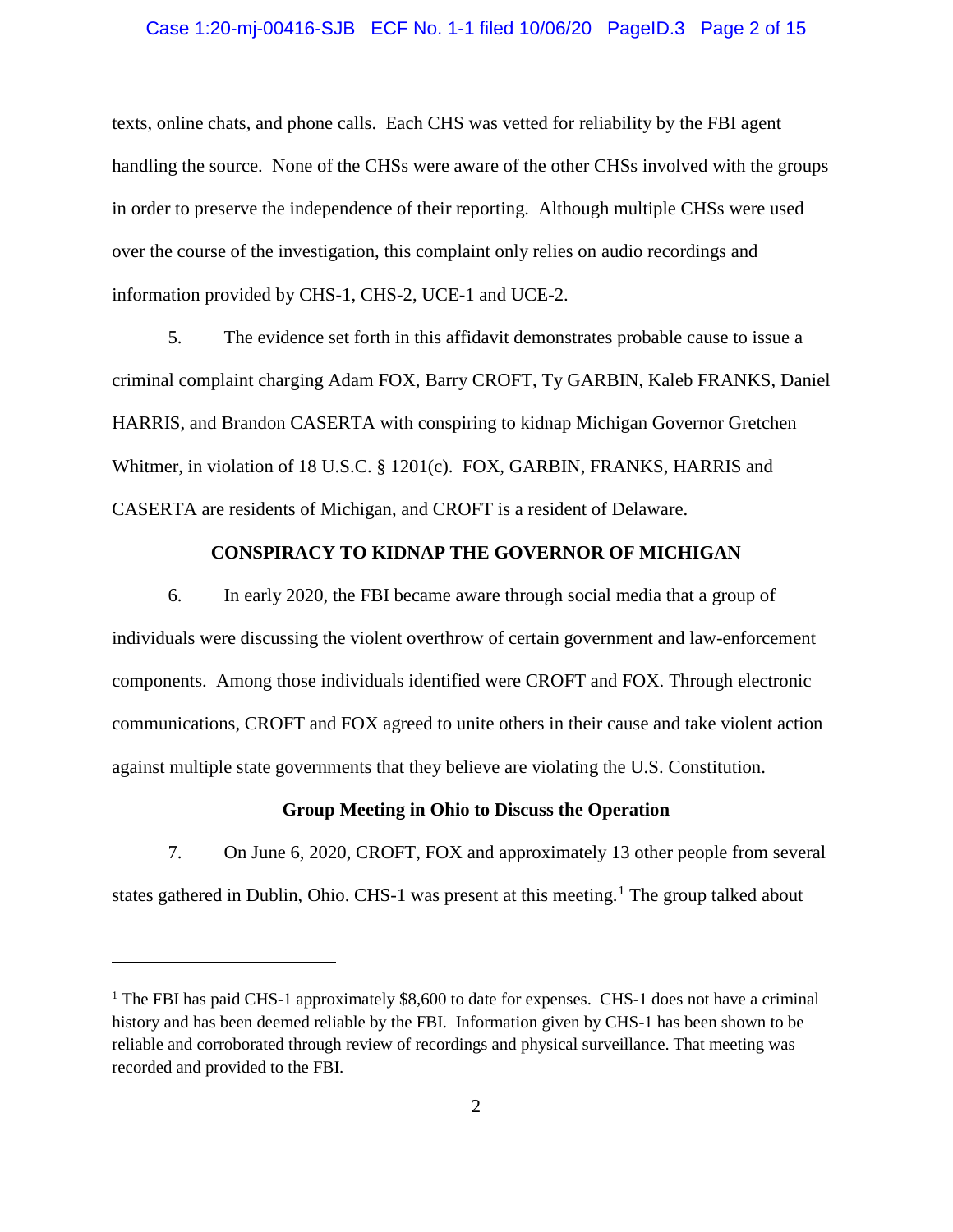#### Case 1:20-mj-00416-SJB ECF No. 1-1 filed 10/06/20 PageID.4 Page 3 of 15

creating a society that followed the U.S. Bill of Rights and where they could be selfsufficient. They discussed different ways of achieving this goal from peaceful endeavors to violent actions. At one point, several members talked about state governments they believed were violating the U.S. Constitution, including the government of Michigan and Governor Gretchen Whitmer. Several members talked about murdering "tyrants" or "taking" a sitting governor. The group decided they needed to increase their numbers and encouraged each other to talk to their neighbors and spread their message. As part of that recruitment effort, FOX reached out to a Michigan based militia group (the "militia group.")

8. The militia group had already been brought to the attention of the FBI by a local police department in March 2020, when members of the militia group were attempting to obtain the addresses of local law-enforcement officers. At the time, the FBI interviewed a member of the militia group who was concerned about the group's plans to target and kill police officers, and that person agreed to become a CHS.

#### **Attempted Recruitment of the Militia Group and Others**

9. As reported by CHS-2 and confirmed by the FBI, the militia group periodically meets for field training exercises ("FTX")<sup>[2](#page-5-0)</sup> on private property in remote areas of Michigan, where they engage in firearms training and tactical drills.<sup>[3](#page-5-0)</sup> CHS-2 told the FBI that, at a FTX on June 14, 2020, one of the founders of the militia group said he had been introduced to FOX.

 $\overline{a}$ 

<sup>&</sup>lt;sup>2</sup> The individuals identified in this affidavit often refer to a "field training exercise" as an "FTX" and, as such, the same is done in this affidavit.

<sup>&</sup>lt;sup>3</sup> The FBI has paid CHS-2 approximately \$14,800 to date, for reporting and expenses. CHS-2 does not have a criminal history and has been deemed reliable by the FBI. Information given by CHS-2 has been shown to be reliable and corroborated through review of recordings and physical surveillance. CHS-2 also consensually recorded certain meetings and provided those recordings to the FBI.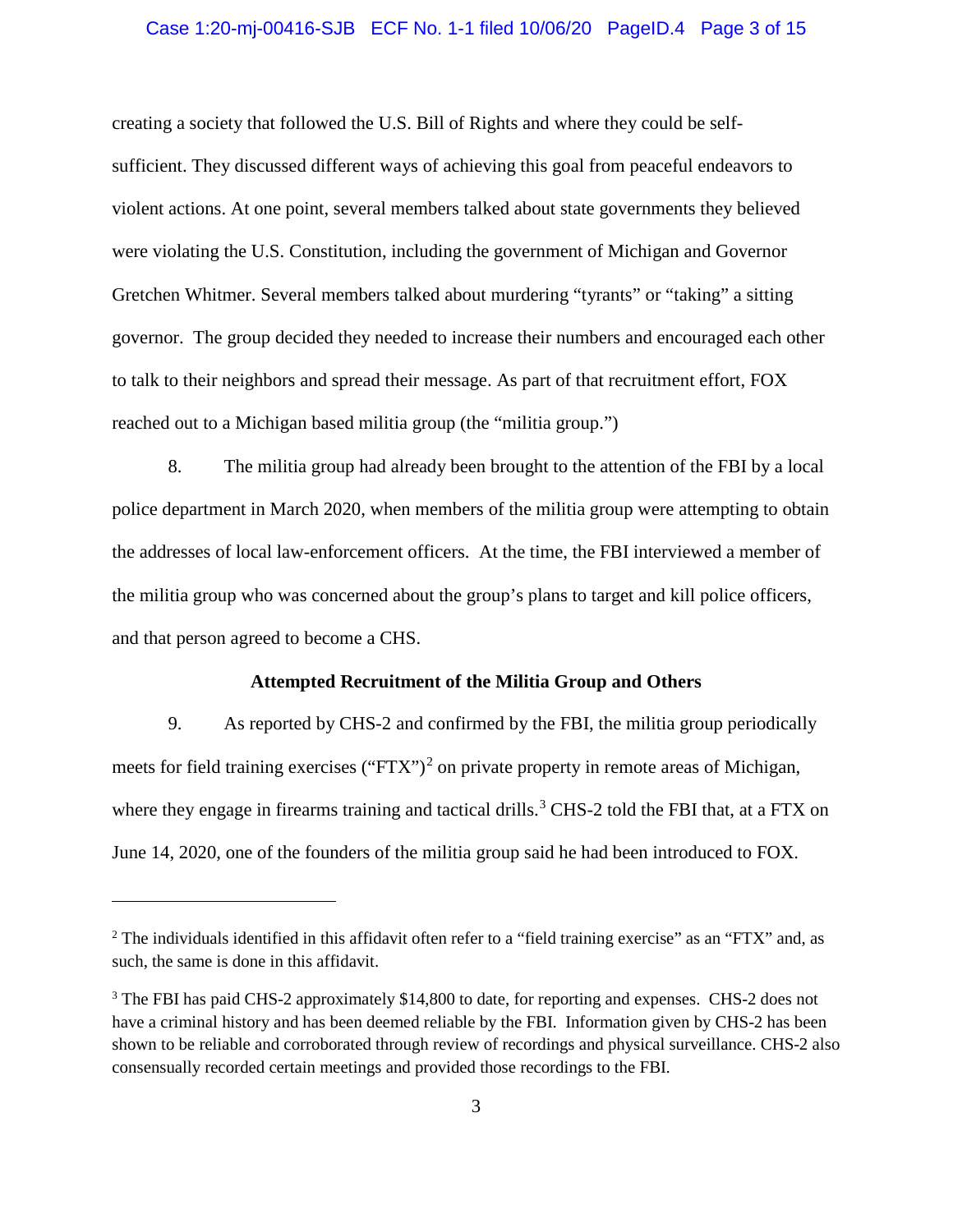#### Case 1:20-mj-00416-SJB ECF No. 1-1 filed 10/06/20 PageID.5 Page 4 of 15

During that exercise, the militia group leadership had a call with FOX, who invited them to meet at his business in Grand Rapids, Michigan, later in the week.

10. FOX, in coordination with CROFT, met with members of the militia group at various times in June 2020. During one such meeting on June 18, 2020, which was audio recorded by CHS-2, FOX, militia group leadership, including Michigan resident Ty GARBIN, and CHS-2 met at a Second Amendment rally at the State Capitol in Lansing, Michigan. In an effort to recruit more members for the operation, FOX told GARBIN and CHS-2 he planned to attack the Capitol and asked them to combine forces.

#### **The Operation Focuses on Governor Whitmer**

11. As previously discussed, the FBI was able to monitor much of the activity between FOX and others through the use of CHSs. On June 14, 2020, CHS-2 participated in a consensually recorded telephone call with FOX, who described the meeting in Dublin, Ohio. FOX said he needed "200 men" to storm the Capitol building in Lansing, Michigan, and take hostages, including the Governor. FOX explained they would try the Governor of Michigan for "treason," and he said they would execute the plan before the November 2020 elections.

12. On June 20, 2020, FOX, GARBIN, and several other individuals, including CHS-2, met at FOX's business in Grand Rapids. As part of FOX's operational security, the attendees met in the basement of the shop, which was accessed through a trap door hidden under a rug on the main floor. FOX collected all of their cellular phones in a box and carried them upstairs to prevent any monitoring. CHS-2 was wearing a recording device, however, and captured the audio from the meeting. The attendees discussed plans for assaulting the Michigan State Capitol, countering law enforcement first responders, and using "Molotov cocktails" to destroy police

4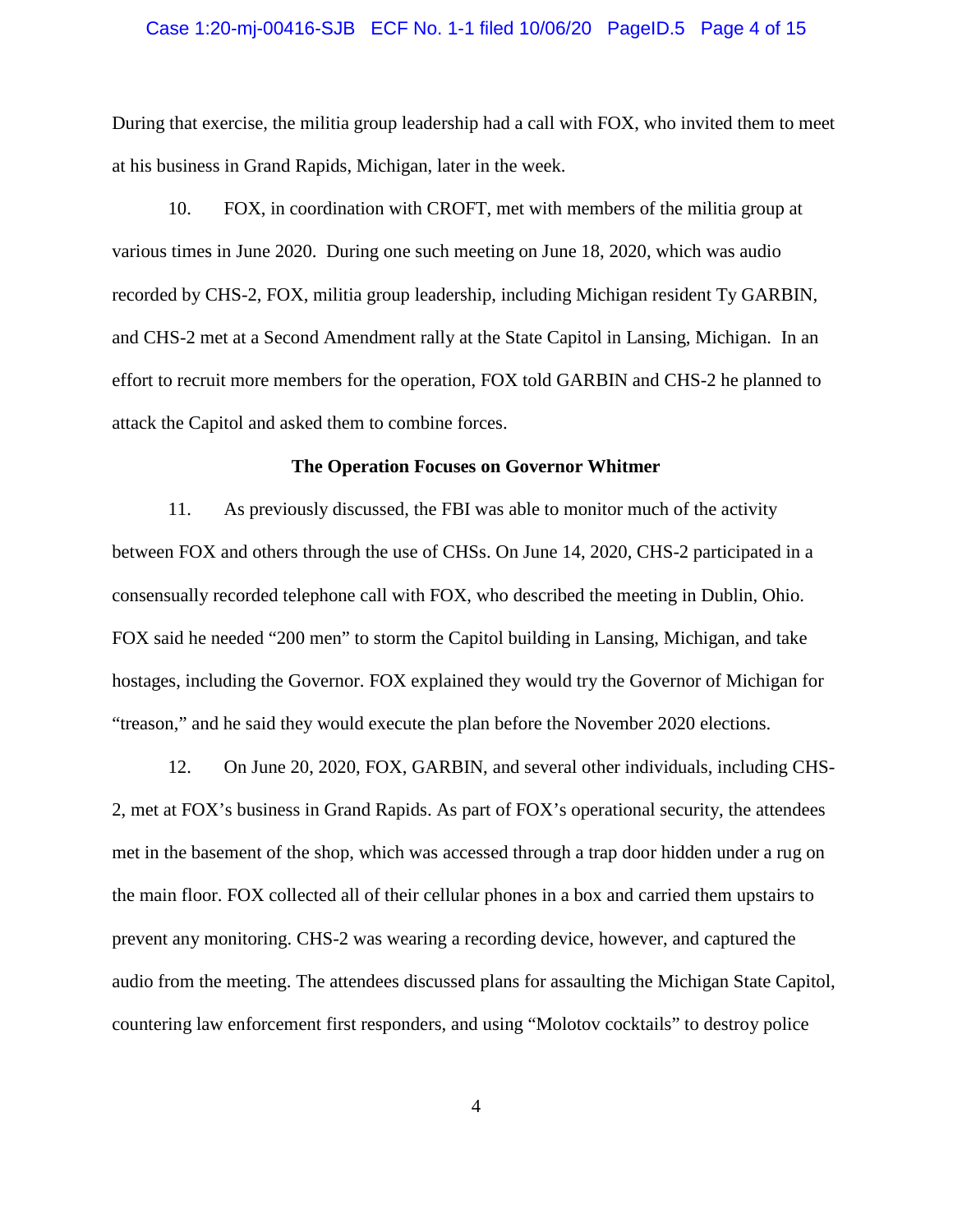#### Case 1:20-mj-00416-SJB ECF No. 1-1 filed 10/06/20 PageID.6 Page 5 of 15

vehicles. The attendees also discussed plans for an additional meeting during the first weekend of July when they also would conduct firearms and tactical training.

13. On June 25, 2020, FOX live-streamed a video to a private Facebook group that included CHS-2, in which he complained about the judicial system and the State of Michigan controlling the opening of gyms. FOX referred to Governor Whitmer as "this tyrant bitch," and stated, "I don't know, boys, we gotta do something. You guys link with me on our other location system, give me some ideas of what we can do." The video was preserved by the FBI.

#### **Training and Planning to Kidnap the Michigan Governor**

14. On June 28, 2020, FOX, FOX's girlfriend, GARBIN, Michigan resident Kaleb FRANKS, Michigan resident Brandon CASERTA, and CHS-2 attended a tactical training exercise at the Munith, Michigan, residence of a militia-group member. After the training, FRANKS left the residence. Other people, including FOX, GARBIN, CASERTA, and CHS-2 remained at the residence and were told to leave if they were not willing to participate in attacks against the government and in kidnapping politicians. FOX, GARBIN, CASERTA, and CHS-2 stayed for the rest of the meeting. FRANKS left before the end of the night, though his departure does not appear to be related to FRANKS' commitment to the conspiracy.<sup>[4](#page-5-0)</sup>

 $\overline{a}$ 

<span id="page-5-0"></span><sup>&</sup>lt;sup>4</sup> On July 7, 2020, FRANKS attended a meeting at the residence of another militia group member, and CHS-2 was in attendance. FRANKS said that he was "not cool with offensive kidnapping" and added that he was "just there for training," or words to that effect. After the meeting, however, FRANKS actively continued to participate in the kidnapping plot, as further described below.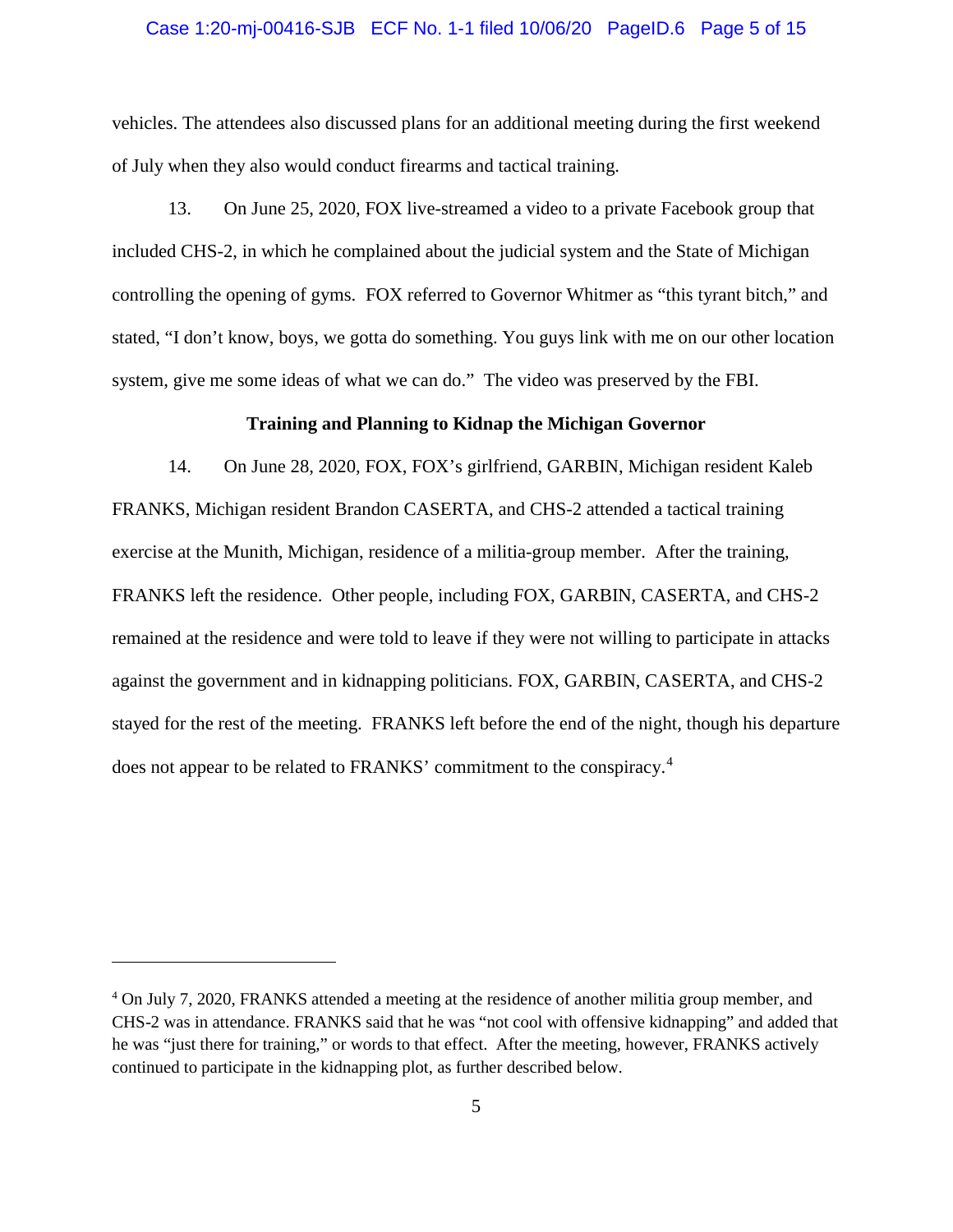#### Case 1:20-mj-00416-SJB ECF No. 1-1 filed 10/06/20 PageID.7 Page 6 of 15

15. Over the weekend of July 10-12, 2020, FOX, CROFT, GARBIN, FRANKS,

CASERTA, CHS-2, and others attended a FTX in Cambria, Wisconsin. Attendees participated in firearms training and other combat drills. On July 11, at the exercise, CROFT and a member of the militia group attempted to construct an improvised explosive device ("IED"), using black powder, balloons, a fuse, and BBs for shrapnel. CROFT, GARBIN and the militia group member attempted to make a second IED using similar components. The construction of the devices was faulty, and they did not detonate as planned. CHS-2 provided FBI with video of the event. FRANKS also brought and fired a rifle with a silencer at the exercise. Attendees shared photos and video recordings of the exercise in Facebook discussions that included CHS-2.

16. On July 18, 2020, GARBIN, FOX, CROFT, HARRIS, FRANKS, CHS-2, and other individuals met in Ohio. CHS-2 provided the FBI with an audio recording of the meeting. The attendees discussed attacking a Michigan State Police facility, and in a separate conversation after the meeting, GARBIN suggested shooting up the Governor's vacation home, which is located in the Western District of Michigan ("the vacation home.") The same day, GARBIN told CHS-2 and others that he did not want to go after the Capitol. He said he was "cool" with going after the Governor's vacation home, however, even if it only resulted in destruction of property.

17. On July 27, 2020, CHS-2 met FOX at his business in Grand Rapids. CHS-2 provided the FBI with an audio recording of the meeting. FOX said their best opportunity to abduct Governor Whitmer would be when she was arriving at, or leaving, either her personal vacation home or the Governor's official summer residence. Both residences are located in the Western District of Michigan. FOX described it as a "Snatch and grab, man. Grab the fuckin' Governor. Just grab the bitch. Because at that point, we do that, dude -- it's over." FOX said that after kidnapping the Governor, the group would remove her to a secure location in Wisconsin for

6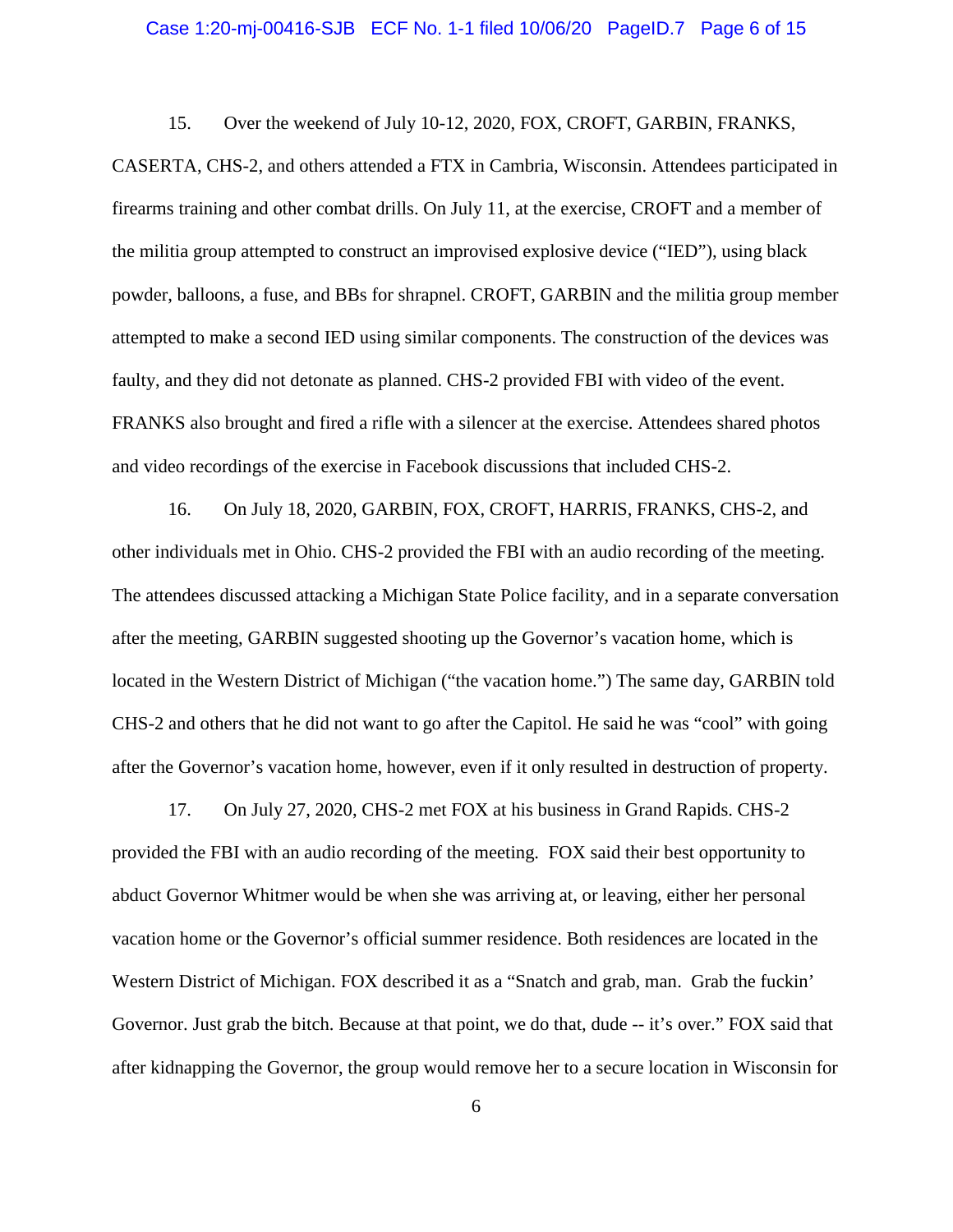#### Case 1:20-mj-00416-SJB ECF No. 1-1 filed 10/06/20 PageID.8 Page 7 of 15

"trial." FOX suggested they get a realtor to help them find the exact location of the vacation home and collect information on the surrounding homes and structures. FOX discussed the importance of knowing the layout of the yard, homes, and security. FOX stated they needed to map out the surrounding property and gates, and they needed plumbers and electricians to help them read blueprints to refine their strategy. FOX also suggested recruiting an engineer or "IT [Information Technology] guy," a "demo guy," and other "operators."

18. On July 27, 2020 FOX asked in an encrypted group chat, which included GARBIN, HARRIS, FRANKS and CHS-2, "OK, well how's everyone feel about kidnapping?" No one responded to the question.

19. On July 28, 2020, FOX told CHS-2 over the phone that he had narrowed down his attack targets to the vacation home and the summer residence. The call was not recorded. The same day, FOX posted the following to a private Facebook page: "We about to be busy ladies and gentlemen . . . This is where the Patriot shows up. Sacrifices his time, money, blood sweat and tears . . . it starts now so get fucking prepared!!"

20. On August 9, 2020, FOX, GARBIN, HARRIS, FRANKS, and CHS-2 participated in a tactical training in Munith, Michigan. CHS-2 provided the FBI with an audio recording of the training. FOX asked the group about kidnapping Governor Whitmer. According to CHS-2, GARBIN initially expressed reluctance to talk about the plan in that setting. After the training, FOX, CHS-2, and others participated in a group call that was recorded by CHS-2. FOX suggested another member of the militia group could gather information about Governor Whitmer's primary residence in Lansing, and FOX discussed destroying the Governor's boat. After the call, FOX, FRANKS, GARBIN, HARRIS, and CHS-2 communicated in an encrypted group chat. In that chat, HARRIS stated, "Have one person go to her house. Knock on the door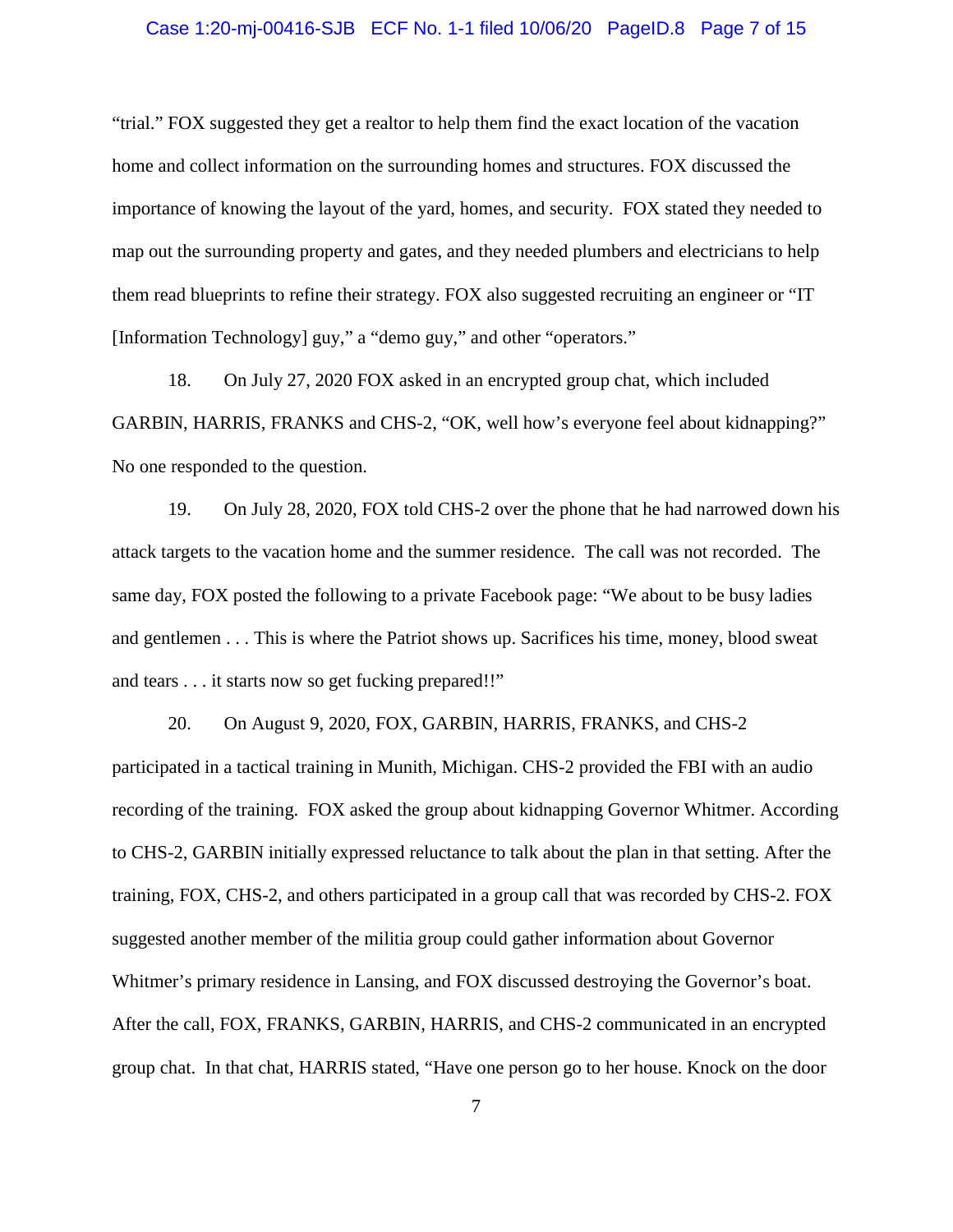#### Case 1:20-mj-00416-SJB ECF No. 1-1 filed 10/06/20 PageID.9 Page 8 of 15

and when she answers it just cap her . . . at this point. Fuck it." He added, "I mean . . . fuck, catch her walking into the building and act like a passers-by and fixing dome her then yourself whoever does it." (sic). In a follow-up chat about the plan, FRANKS told CHS-2, "OK sounds good I'm in for anything as long as its well planned."

21. On August 18, 2020, in an encrypted group chat that included FOX, HARRIS, GARBIN, FRANKS, CHS-2, and others, FRANKS expressed interest in taking part in a surveillance of the vacation home. In an effort to locate the Governor's vacation home, one of the members named specific cities where it could be located and told the group to check these cities. In a private chat later on August 18, 2020, the same person told CHS-2 the name of the lake in northern Michigan where the vacation home is located, and he said he was looking for an escape route using a boat on the lake.

#### **The Group Uses Operational Security Measures to Avoid Detection**

22. The conspirators often communicate via encrypted online platforms and use "code words" or phrases to describe their plans in a self-proclaimed effort to avoid law-enforcement detection. For example, on July 24, 2020, CHS-2 and GARBIN contacted FOX by telephone. The call was recorded by CHS-2. FOX said he had researched the Governor's office online, and he believed that the Governor kept only a ceremonial office in Lansing. FOX wondered aloud whether the group just needed to "party it out, make a cake and send it," in what CHS-2 believed was a coded reference to sending a bomb to the Governor. FOX discussed the need to train for the next three months to be ready to engage. FOX stated, "In all honesty right now  $\dots$ . I just wanna make the world glow, dude. I'm not even fuckin' kidding. I just wanna make it all glow dude. I don't fuckin' care anymore, I'm just so sick of it. That's what it's gonna take for us to take it back, we're just gonna have to everything's gonna have to be annihilated man. We're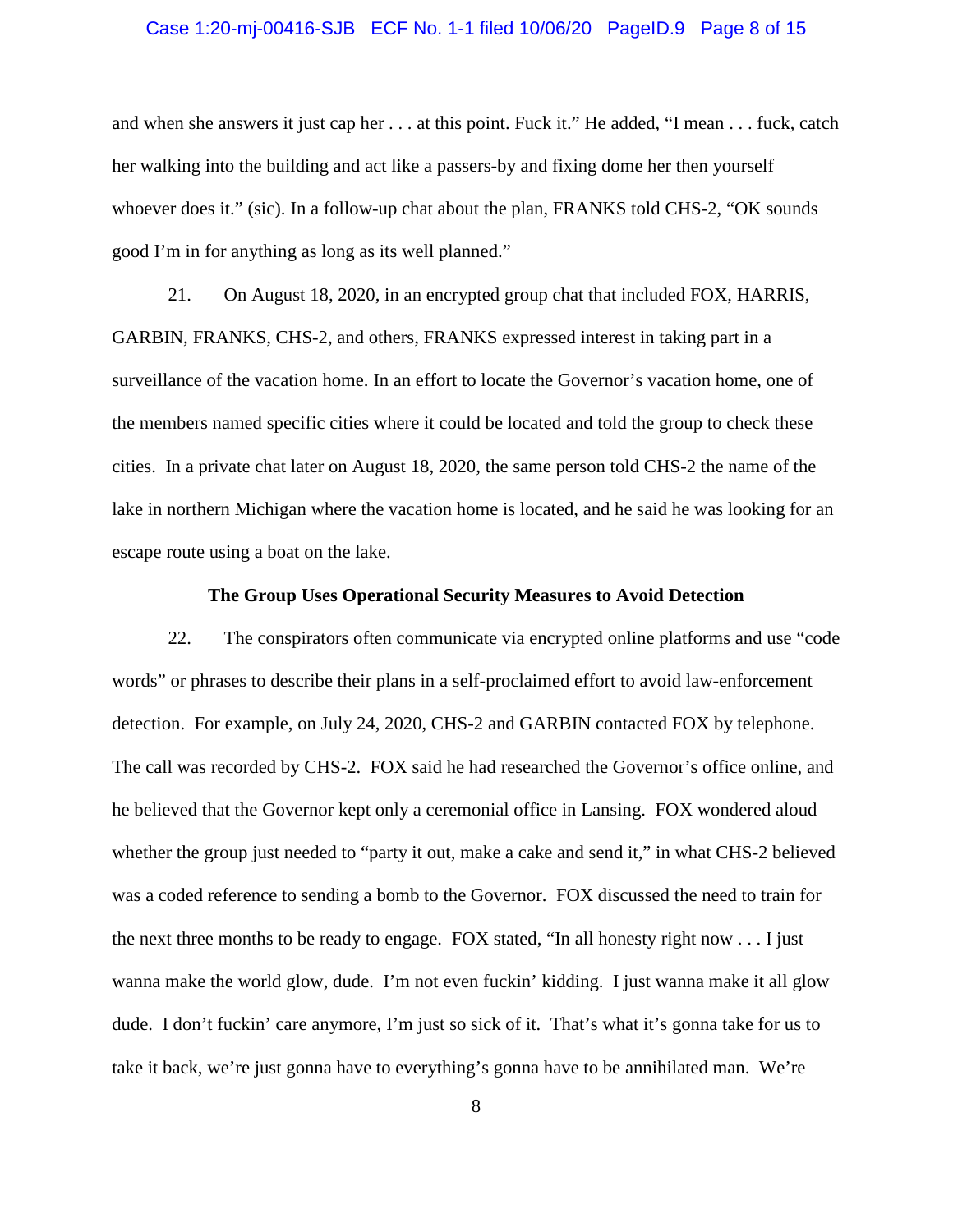#### Case 1:20-mj-00416-SJB ECF No. 1-1 filed 10/06/20 PageID.10 Page 9 of 15

gonna topple it all, dude. It's what great frickin' conquerors, man, we're just gonna conquer every fuckin' thing man." FOX and GARBIN further discussed the need for the government to collapse because it has become so tyrannical.

23. On July 26, 2020, FOX told CHS-2 that he had not heard back from the "baker," which the CHS understood to mean an explosives manufacturer. FOX told the CHS that he thought it might be better to focus on the vacation home and summer residence as potential targets. FOX also said, "Maybe we should just make a bunch of cupcakes and send them out," in an apparent reference to a more widespread bombing campaign. CHS-2 understood these code words and phrases because the group often used such language when talking about explosives.

24. On August 23, 2020, GARBIN, HARRIS, FRANKS, CASERTA, CHS-2, and three other individuals met at HARRIS's residence in Lake Orion, Michigan. CHS-2 provided FBI with an audio recording of the meeting. The group had discussed concerns about being infiltrated by law enforcement, and all attendees were required to bring personal documents to confirm their identities. During the meeting, CASERTA asked FRANKS, "Franks, where you at?" FRANKS responded, "Same place. I'm ready to get it on. Doesn't matter. It could be 'cause somebody looked at us wrong." CHS-2, referring to FOX, stated, "He is all about fuckin' killin' her." CASERTA responded, "God. Go on someone's property and stuff like that. I would rather not scare them. Especially if it's a fuckin' political parasite. The world would be better without that person, I'll say that." CHS-2 explained that was why FOX wanted to do "recon" for the plan. The group discussed surveilling the vacation home in preparation for attacks on the Governor, and FRANKS advised he had recently spent almost \$4,000 on a helmet and nightvision goggles. To address their concerns about law-enforcement infiltration, the attendees agreed to move their group chat to a different encrypted messaging application. Because the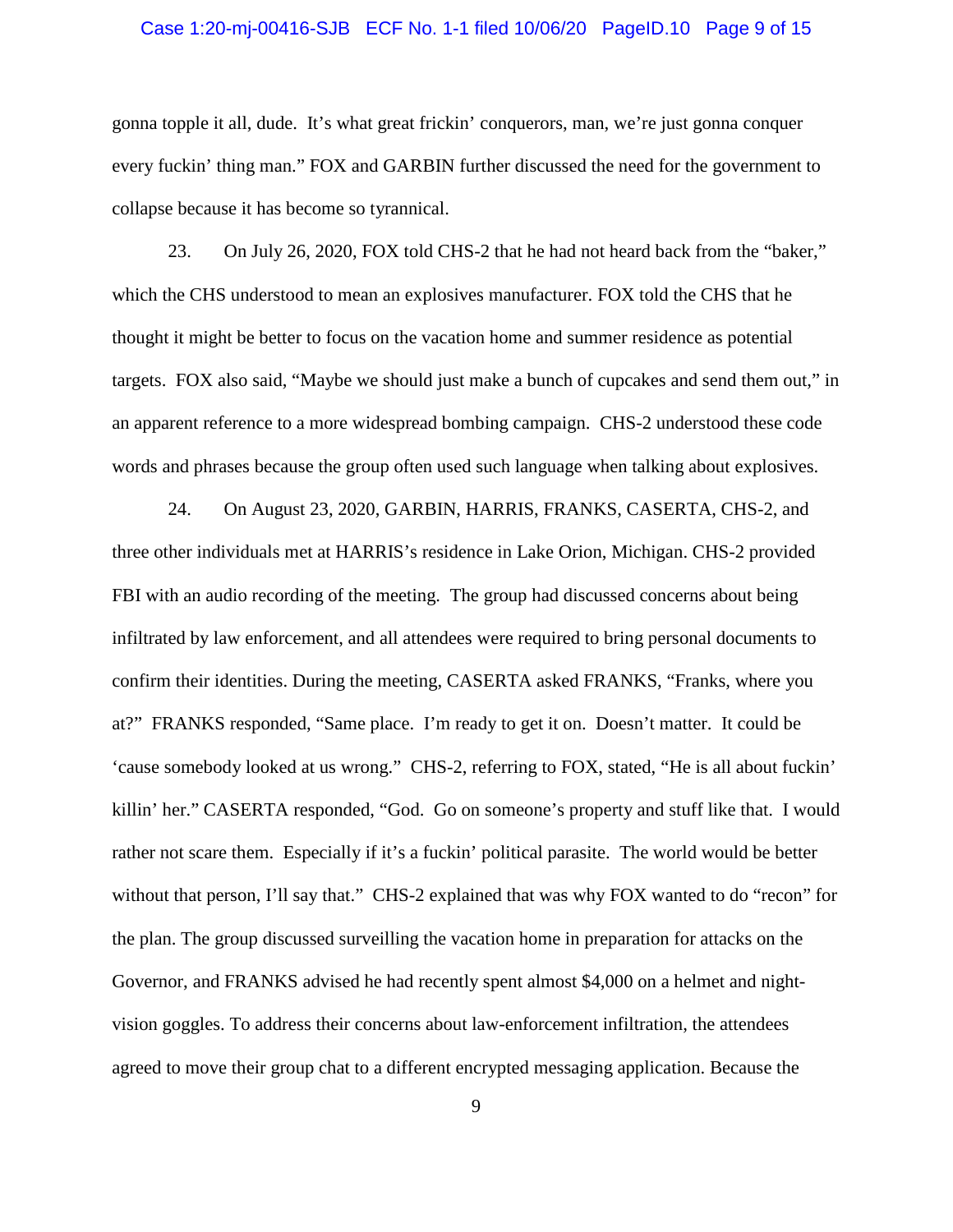#### Case 1:20-mj-00416-SJB ECF No. 1-1 filed 10/06/20 PageID.11 Page 10 of 15

group still included CHS-2, the FBI has maintained the ability to consensually monitor the chat communications.

# **The Conspirators Conduct Surveillance of the Governor's Home on Two Occasions Daytime Surveillance on August 29, 2020**

25. On August 29, 2020, FOX, CHS-2, and another individual conducted surveillance of the vacation home. CHS-2 provided FBI with an audio recording of the operation. FOX used his cell phone to attempt to locate the residence, but initially they had trouble finding it. He contacted a friend who had assisted them in the past; the friend told him where the vacation home was located and sent pictures of the home from the internet. FOX and the other individual located the vacation home, took photographs and slow-motion video from their vehicle as they drove by it, and discussed conducting additional surveillance from the water at a later date. The other individual then looked up the locations of the local police department and Michigan State Police in the area, and used them to estimate how long it would take law enforcement to respond to an incident at the vacation home. During the surveillance operation, FOX said, "We ain't gonna let 'em burn our fuckin' state down. I don't give a fuck if there's only 20 or 30 of us, dude, we'll go out there and use deadly force."

26. On August 30, 2020, FOX shared photos from his surveillance trip to the encrypted chat group, which included FRANKS, HARRIS, GARBIN and CHS-2. GARBIN offered to paint his personal boat black to support the surveillance of the vacation home from the lake where the vacation home is situated. In a text message conversation the same day, GARBIN asked CHS-2 how the surveillance trip had gone. CHS-2 shared a screenshot of a map of the area, which happened to show a bridge in the vicinity. Using symbols and emoticons, GARBIN replied "If the  $\leftrightarrow$  go  $\mathbb{Q}$ , it also  $\times$  the  $\bullet$ ," suggesting demolition of the bridge would hinder a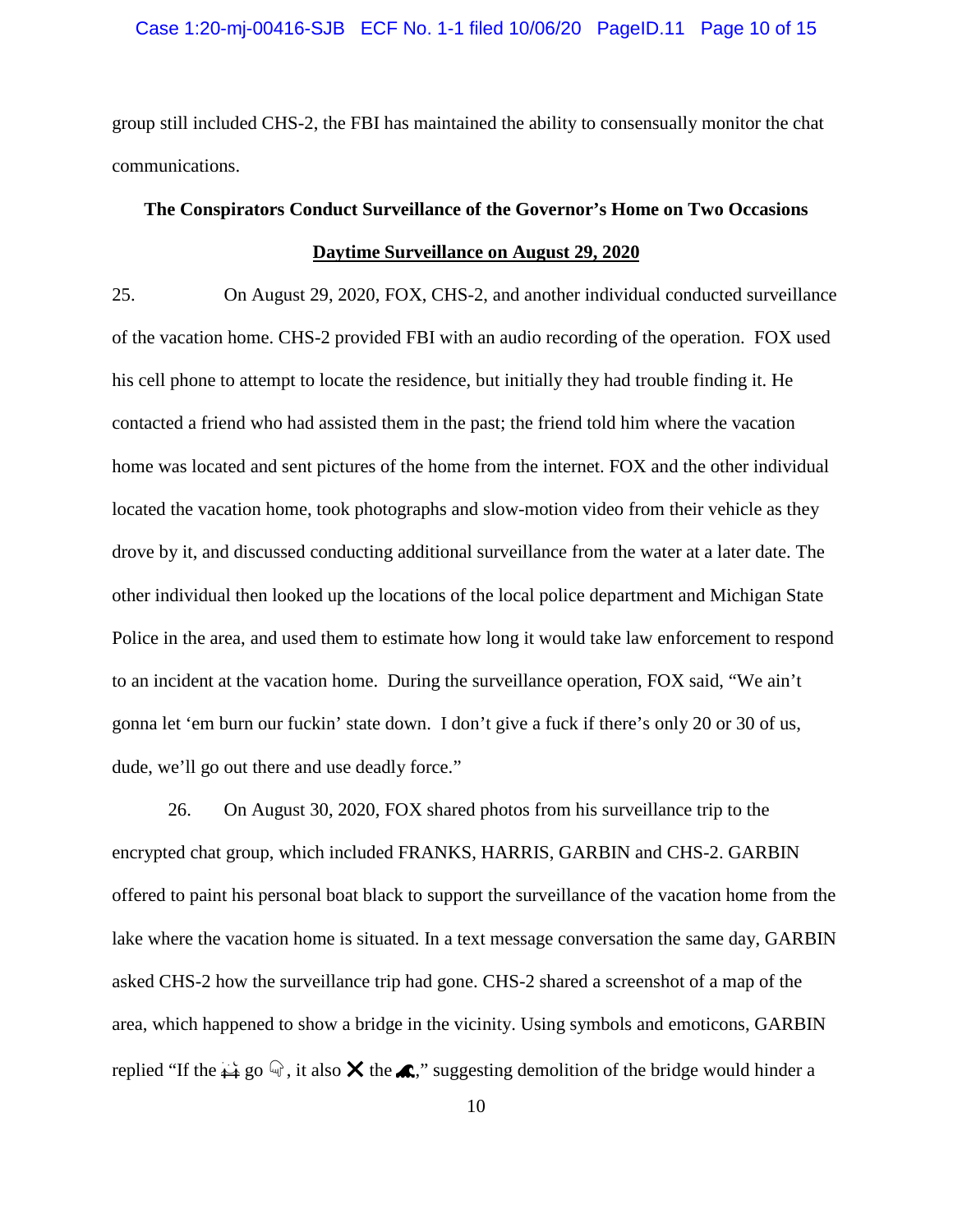#### Case 1:20-mj-00416-SJB ECF No. 1-1 filed 10/06/20 PageID.12 Page 11 of 15

police response. CHS-2 provided the FBI with an image of a hand-drawn map of the lake near the vacation home with the mileage of the nearest police departments and the estimated response time. CHS-2 provided FBI with a picture of FOX drawing that map.

#### **Nighttime Surveillance on September 12-13, 2020**

27. Over the weekend of September 12-13, 2020, FOX, CROFT, GARBIN,

FRANKS, HARRIS, CASERTA, CHS-2, a UCE, and another individual attended a FTX at GARBIN's property in Luther, Michigan. The location is approximately an hour and a half from the vacation home. CHS-2 and the UCE audio recorded the meetings and exercise. CROFT brought what he referred to as his "chemistry set," which included components for an IED. According to CHS-2, CROFT constructed an IED by removing the cap from a commercial firework, adding additional black powder, and wrapping the device in pennies and electrical tape as shrapnel. During the exercise, the group set the device in a clearing surrounded by human silhouette targets, and CROFT detonated it to test its anti-personnel effectiveness.

28. At the exercise, FOX took aside CROFT, GARBIN, FRANKS, CASERTA, CHS-2, two UCEs, and four other people. FOX briefed them on the plan to kidnap Governor Whitmer, and he told them about his first surveillance of the property. FOX selected CROFT, GARBIN, FRANKS, the CHS, the UCEs, and the four other people, to conduct a nighttime surveillance of the vacation home in preparation for the kidnapping. HARRIS, CASERTA, and another individual remained at the camp in Luther. HARRIS became aware of the surveillance the next day, and he expressed regret that he had not participated in the surveillance operation.

29. On September 12, 2020, while driving from GARBIN's property to Cadillac to bring others to the property, FOX told CHS-2 and another individual that the vacation home is the Governor's actual house, "And it's a perfect fuckin' setup. Out of everywhere that she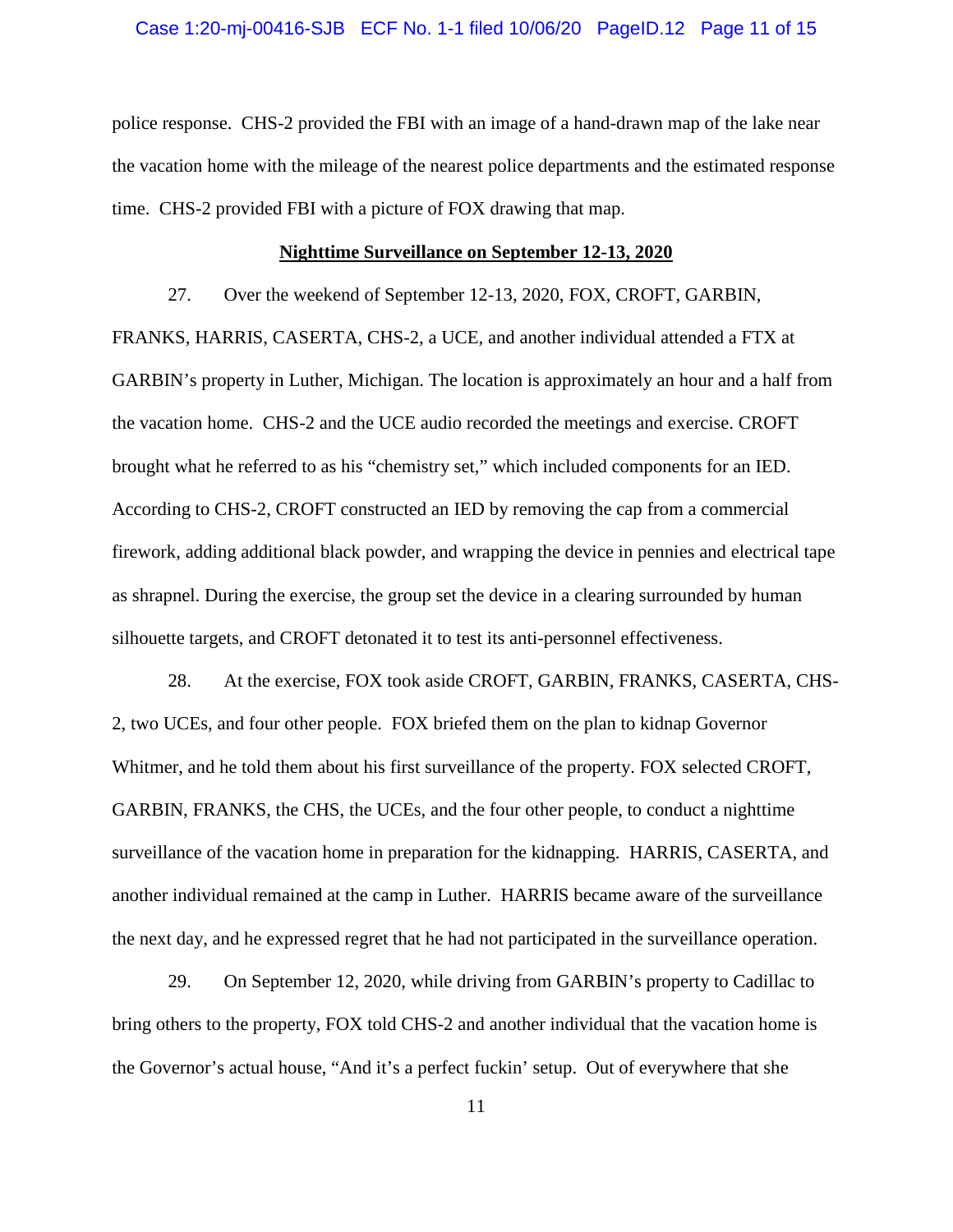#### Case 1:20-mj-00416-SJB ECF No. 1-1 filed 10/06/20 PageID.13 Page 12 of 15

resides, this is the only one that's probably actually feasible with a success rate." That conversation was recorded by CHS-2.

30. During the late night of September 12 and early morning of September 13, the group drove from Luther to the vicinity of the vacation home in three separate vehicles. CHS-2 and the UCEs audio recorded the operation. Before leaving Luther, CROFT asked FOX if the surveillance participants were armed. FOX confirmed that they were, and CROFT suggested they take the opportunity to conduct an act of violence that night. CROFT was eventually dissuaded of this notion and decided to wait for a better time.

31. FOX, CROFT, CHS-2, a UCE, and an individual from Wisconsin traveled in the first vehicle. While in the vehicle, CROFT and FOX discussed detonating explosive devices to divert police from the area of the vacation home. They stopped at the M-31 highway bridge on the way, where FOX and the UCE inspected the underside of the bridge for places to seat an explosive charge. FOX took a picture of the bridge's support structure, which he later shared with CHS-2 in their encrypted chat. From there, they drove to a public boat launch across the lake from the vacation home to watch for the other cars in their group.

32. GARBIN, FRANKS, and another individual from Wisconsin traveled in the second vehicle to the vicinity of the vacation home. A digital dash camera was mounted in the vehicle and was activated to record the surveillance for later reference, which footage was later shared with CHS-2, who provided it to the FBI. External-facing video footage from the camera shows what the conspirators observed of the Governor's neighborhood, while the internal-facing footage captured GARBIN, FRANKS, and the other member inside the vehicle on the way to the vacation home. A review of the dash camera footage revealed GPS data indicating that the vehicle was located in close proximity to the vacation home next to the lake. When the second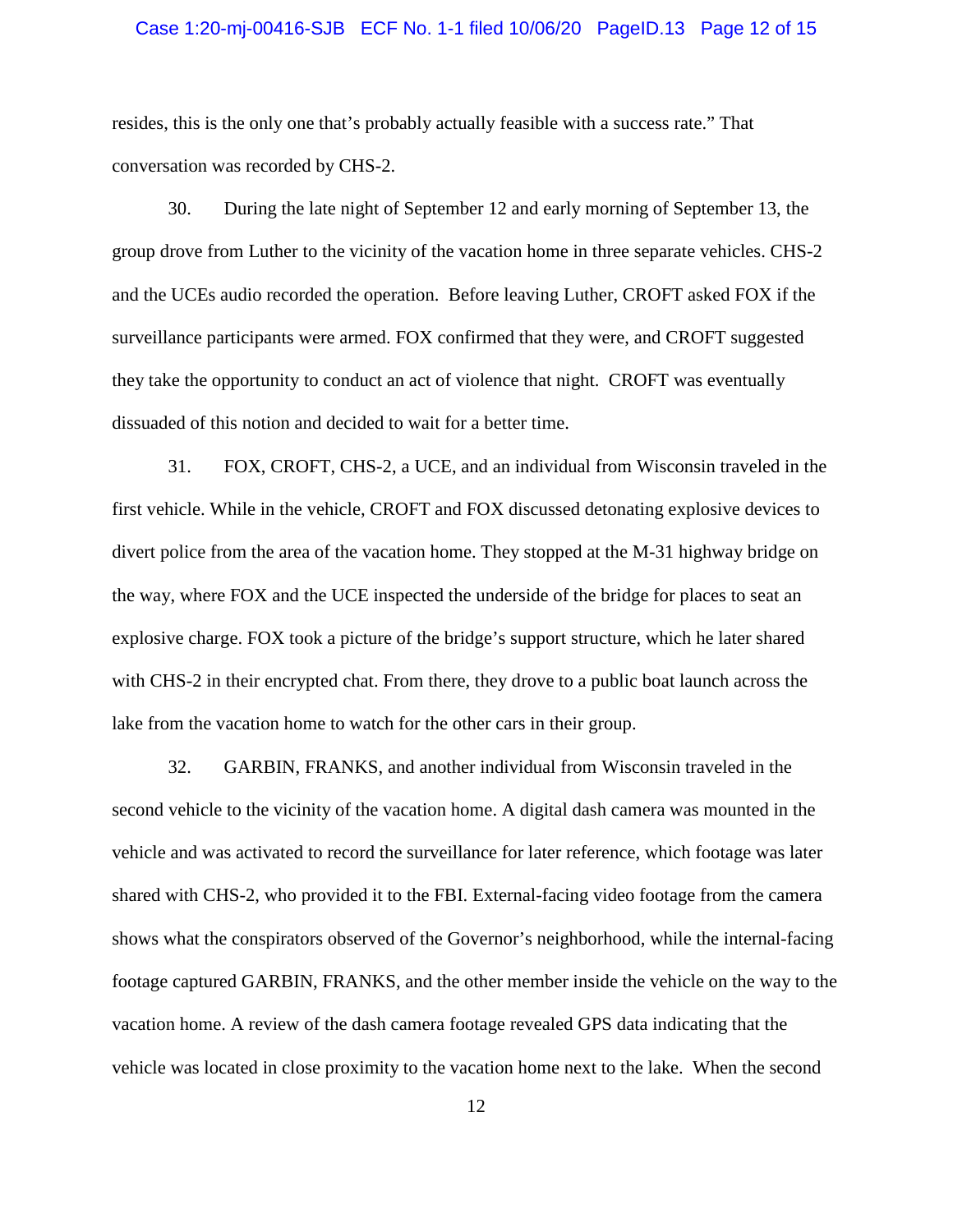#### Case 1:20-mj-00416-SJB ECF No. 1-1 filed 10/06/20 PageID.14 Page 13 of 15

vehicle arrived, the team contacted FOX, who was located in the first vehicle, to determine if they could see each other's lights across the lake. GARBIN asked the first vehicle, "Can you see my light?" CROFT asked the second vehicle, "You got our guys?" CHS-2 replied, "We got you."

33. Two of the other individuals and a UCE drove to the lake in the third vehicle. They were tasked by FOX to drive around and make sure no one was following or surveilling the group.

34. During the surveillance operation, FOX stated, "She fucking goddamn loves the power she has right now" and that "she has no checks and balances at all. She has uncontrolled power right now." CROFT stated, "All good things must come to an end." FOX also remarked "I can see several states takin' their fuckin' tyrants. Everybody takes their tyrants." The group also discussed how many people should be involved in the kidnapping operation.

35. During the ride back to GARBIN's property, FRANKS stated "We're doin' all the reconnaissance work, so it should go smooth." After arriving back at GARBIN's property, CHS-2 asked, "Everybody down with what's going on?" and someone stated, "If you're not down with the thought of kidnapping, don't sit here." GARBIN replied, "Oh no, we're not kidnapping, that's not what we're doing," which sparked general laughter. Amidst the laughter, another voice said, "No children!" and a voice added, "We're *adult* napping." FRANKS stated, "Kidnapping, arson, death. I don't care." The group then started discussing destroying the vacation home.

#### **The Conspirators Begin Finalizing Plans to Kidnap Governor Whitmer**

36. On the morning of September 13, 2020, the group reconvened at GARBIN's property in Luther, Michigan. FOX gathered CROFT, GARBIN, FRANKS, HARRIS,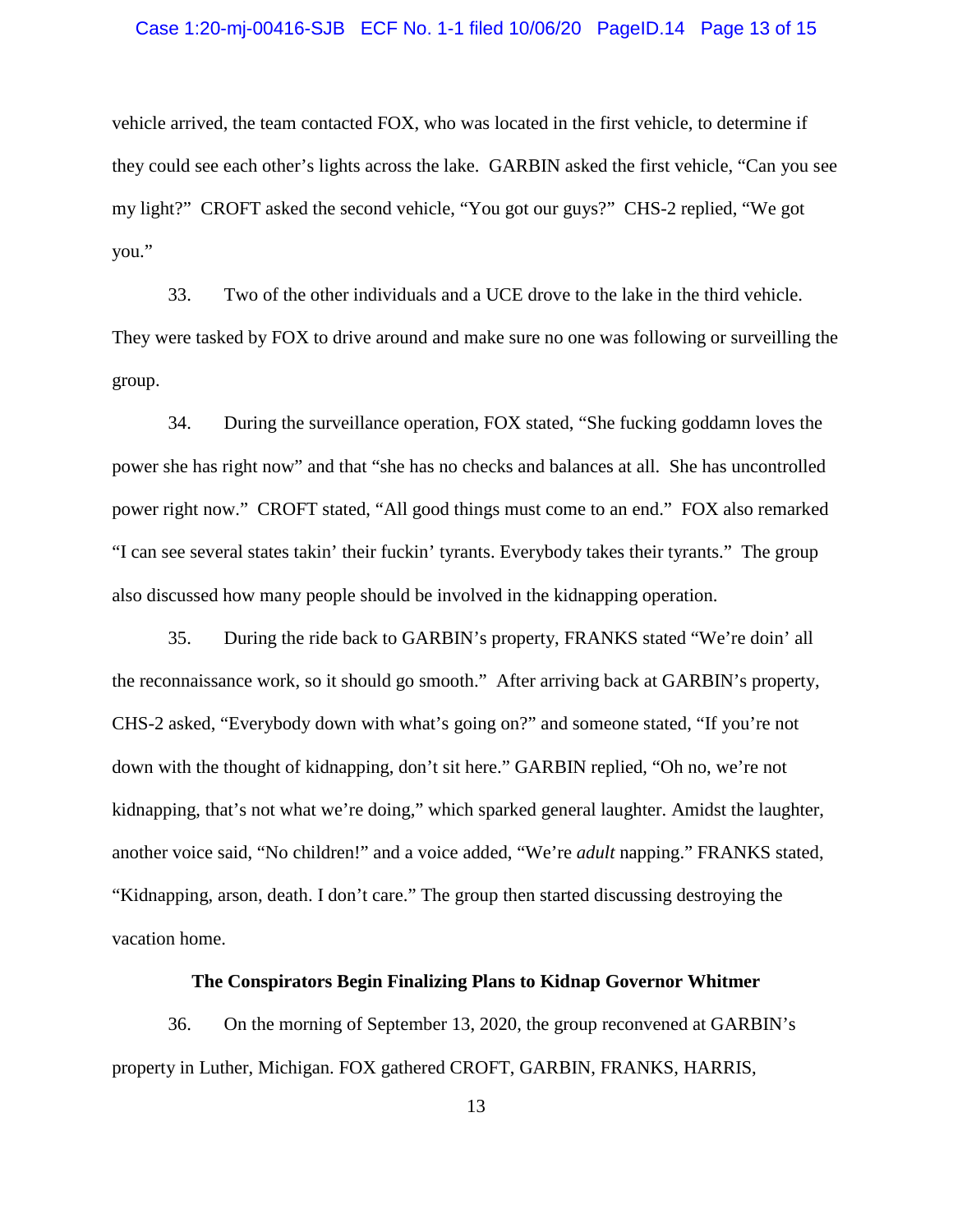CASERTA, CHS-2, the UCEs and two other individuals. CHS-2 recorded the discussion. FOX confirmed with the members that they were the group that was going to kidnap Governor Whitmer. An FBI UCE told FOX that it will cost approximately \$4,000 to procure the explosives that FOX and CROFT want to use, to blow up the bridge leading to the vacation home. FOX later shared that information with the group. The group agreed to conduct a final training exercise in late October.

37. On September 14, 2020, FOX posted in the group's encrypted chat that he did not want the exercise to be the last week in October because it would leave insufficient time to execute the kidnapping before the national election on November 3, 2020. The group agreed to use the time until the final training exercise to raise money for explosives and other supplies.

38. On September 17, 2020, on an encrypted group chat that included FOX, GARBIN, FRANKS, HARRIS, CASERTA, CHS-2, and others, FOX asked the group what it thought of a militia group invitation to participate in an armed protest at the State Capitol. GARBIN replied, "I would highly advise minimizing any communication with him. Also there needs to be zero and i mean zero public interaction if we want to continue with our plans." CASERTA replied, "When the time comes there will be no need to try and strike fear through presence. The fear will be manifested through bullets." FOX responded, "Copy that boys, loud and clear!"

39. On September 30, 2020, FOX called CHS-2 on the phone and CHS-2 recorded the conversation. During the call, FOX discussed purchasing a taser for use in the kidnapping operation. FOX also told CHS-2 that CROFT, GARBIN, HARRIS, FRANKS, CASERTA, and others were aware of the \$4,000 cost. On October 2, 2020, FOX confirmed he purchased an 800,000 volt taser in an encrypted chat message with CHS-2.

14